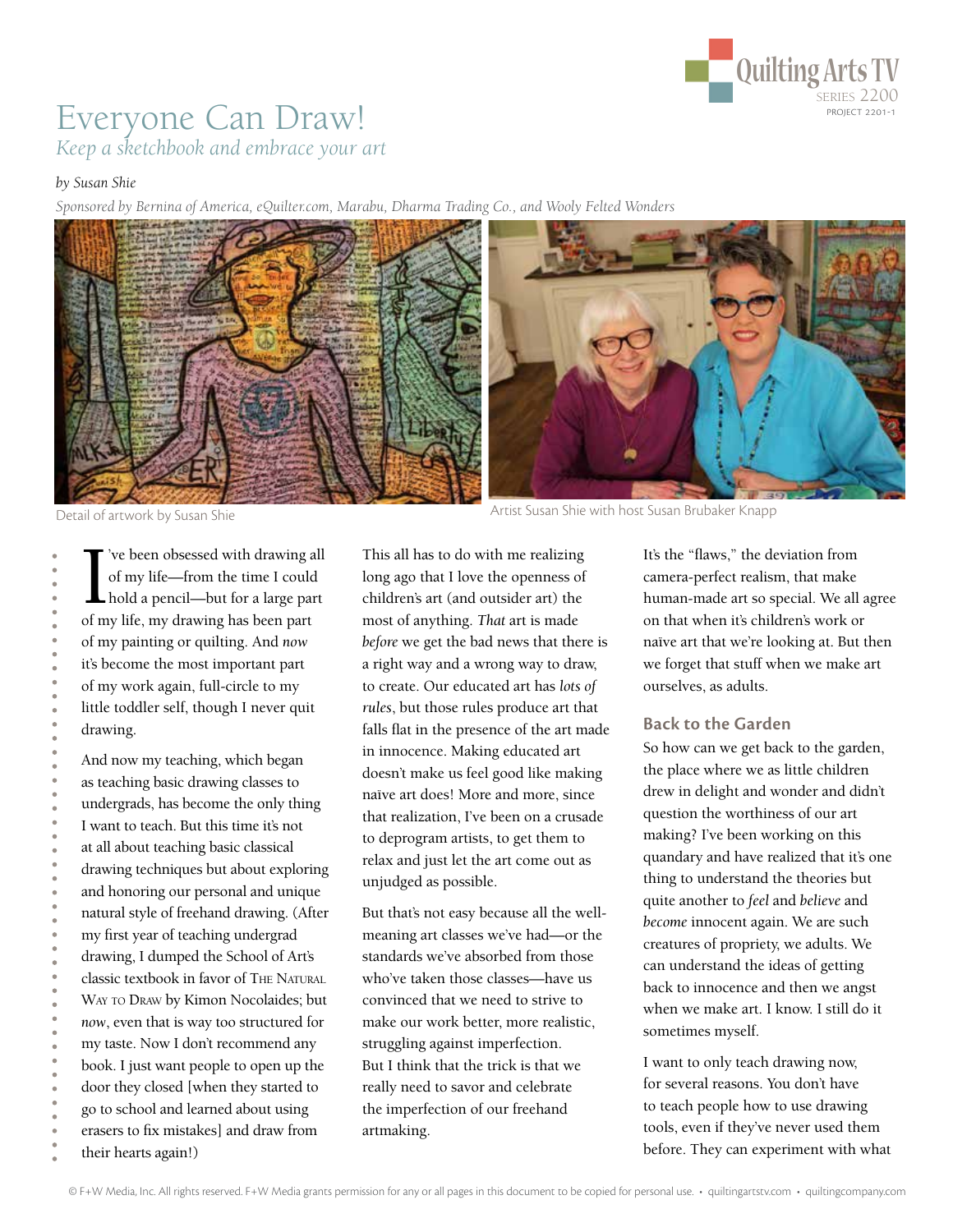

they want to draw with and figure out how to use the tools by simply drawing. I give them a very open supply list, recommending a few tools, but only insisting that they buy a big 11" x 14" hardbound sketchbook to make doublepage drawings in for the class. (I love sketchbooks, because they keep our work in order—stored well—and we can carry them around easily. I've been using big hardbound sketchbooks since 1980.) They can use any tools that make good marks that we can see well when we view the pictures through photos taken of them and uploaded to the class. So when you're in an intuitive drawing class you are free to simply focus on expressing your ideas through your art!

## **Lucky Drawing Classes**

Let me tell you about my online Lucky Drawing classes. I began in January 2015 and I've kept it pretty much the same way ever since. I have a 4-week class, preceded by a 1½ day soft opening, in which we meet and greet each other. We all set up our own albums for our drawings, taking a new selfie photo that becomes our album cover. That's how I try to simulate being in a real classroom, seeing each other as we look right then! I give one assignment that tells you something special about making the drawing, and that's the selfie drawing, which is also the only assignment I repeat over time. (That's why I give each class's selfie assignment a special twist, like drawing it upside down or including your astrology animal in the selfie.) That's the first Special Event drawing, of 4, and there are 4 weekly assignments, too, which are much less specific than the SE assignments. I love to think up each assignment the night before I give it! They are *all* different, so if you take the class over a long period of time, it's not repetitive.

We draw freehand, with no tracing, collage, or digital assistance. We draw from life, from memory or imagination, from photos of our own or others. (But if we use others' photos, we change the composition to be our own.) And the most important thing is that we make our drawings express our own ideas, not those lifted from others.

The class is in a private Facebook group, so no one besides us can access it. My students are all women, and I warn them that we are pretty liberal, so conservatives will probably be unhappy in the group. My subjects for the assignments are broad enough that we can each find a unique way to approach the topic. And since it's a safe space, we can really express ourselves openly.

There are no strict deadlines for finishing the assignments, so the class often spills over into the 12-day break between classes. And students can do the assignments as I describe them, or bend the topic into something else, or just not do an assignment.

We post our drawings, some of us also posting in-progress pix in our albums, too. Whoever finishes an assignment first creates the group album for that assignment, so that their drawing is the cover art for that album.

Another drawing thing we do is voluntary Library Time (LT) drawings, a thing I created years ago in my in-person classes. In person, we start each class day with a 10-minute drawing time in quiet, like in a library. Hence the name, Library Time. My original LT idea is to let whatever comes into your head be what you draw, often with children's markers, to help you feel playful and open. Recently, we as a group have added a Planned LT drawing exercise, to the Unplanned one, so that you can know

what you're going to draw, before you set that 10-minute timer. I prefer the Unplanned version, because I think it really helps us connect with our inner thinking, which I think is so centering for us, and so very healing. Often I keep working on an LT drawing after the 10 minutes are up, only pausing to photograph it in its pure, Library Time stage. I recommend doing Library Time early in the morning, to start your day.

At the end of each Lucky Drawing (LD) class, I make a drawn class diploma, which the students can download and write their names on. We began with Lucky Drawing 101 and now we're in LD 127, the 27th class, as I have roughly eight classes per year. Some students come once and are done. But many of my students return off and on, or stay with me continuously, like when we take piano or yoga lessons. We have become quite a tribe of feisty women, with an average class having 17–22 students in it.

## **Appreciate your art**

I encourage my students to draw in the style they naturally create as they work. I hope that each student can appreciate the art that comes out of her and honor that as her current natural style. This way, we can all put our energy into thinking about what we want to express in our work, what ideas to communicate, rather than having to struggle to make our work in someone else's way.

I never tell the students how to work. I don't give them step-by-step instructions or correct their work. *Never!* I don't say "You could do this," or "Try that next time!" Nope. I listen to what they have to say about their work. I may ask them questions about what made them think of doing this or that, but it's all so I can really understand where they're coming from. And since the classes are big